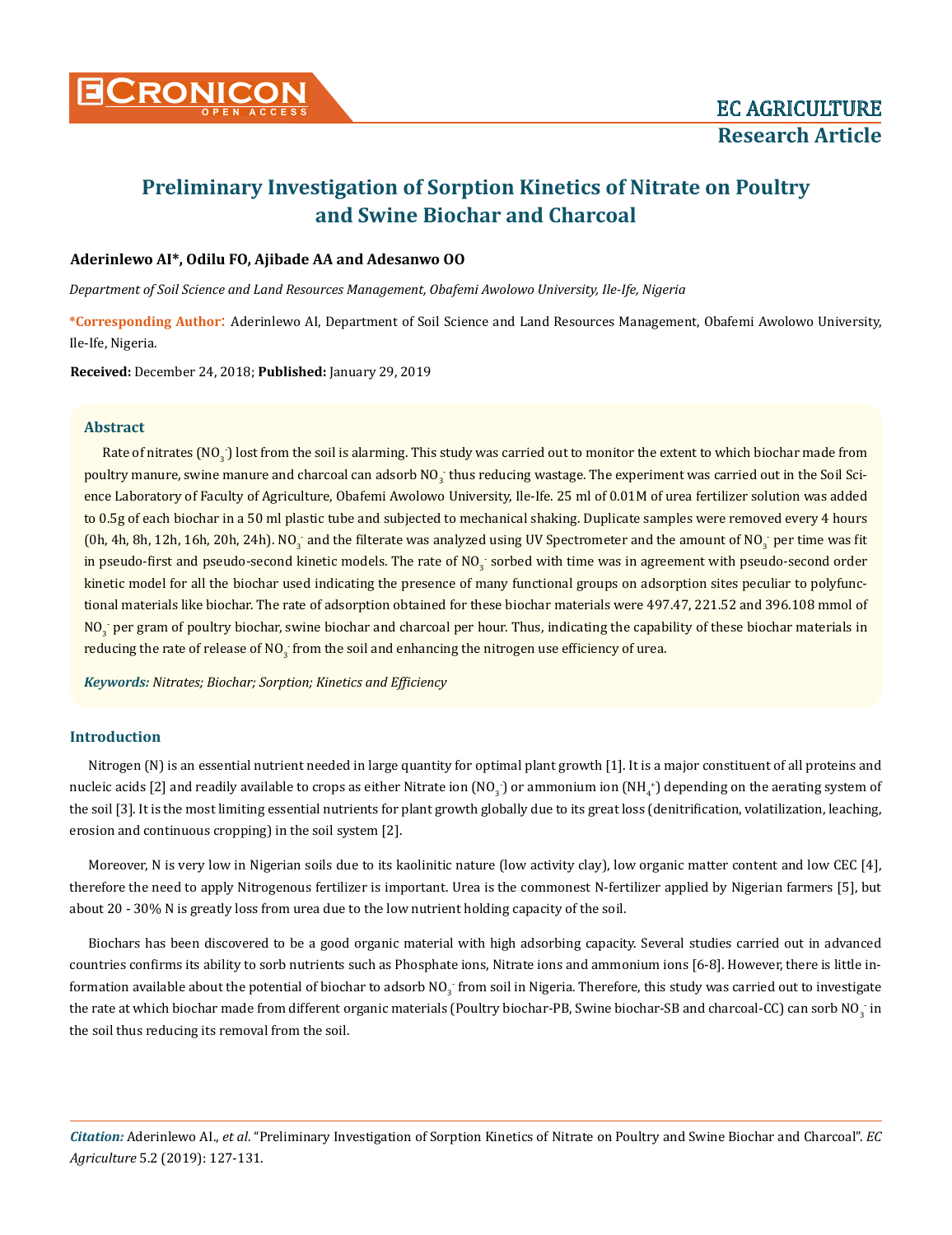#### **Methodology**

## **Materials**

Dry poultry and swine manure were obtained from poultry and swine unit of the Teaching and Research Farm Obafemi Awolowo University, Ile-Ife and were pyrolysed for 5 hours with the use of local pyrolyser at Department of Mechanical Engineering at the University of Ibadan. Urea and charcoal were obtained from local markets.

#### **Determination of selected elemental composition of poultry and swine biochar and Charcoal**

#### **pH Determination**

Ten grammes (10g) of these air-dried biochars were weighed into 2 pieces of 50 ml pH cups respectively. 0.01M CaCl<sub>2</sub> was added to each cups in ratio 1:2 sample-solution. The pH was determined using pH meter after being buffered at pH 4 and pH 7.

## **Organic matter content determination**

This was determined using the chromic acid digestion method [9].

## **Sorption kinetics experiment**

0.5 gramme of PB, SB and CC were placed in various vessels and 25 ml of 0.01M urea solution was added. These mixtures were subjected to vigorous shakings, duplicate samples were removed every four hours until 24 hours (which was considered to be the equilibration time). Duplicate sets were not shaken and used as control experimental [7]. Supernatant was filtered off with the use of Whatman No 42 filter paper and NO<sub>3</sub> in the filtrates was determined by the use of UV spectrometer (wavelength - 275 nm) at the Central Science Laboratory at OAU Ile-Ife.

# **NO3 - sorbed was calculated by the equation**

$$
Q_{e/t} = \frac{[Ci - Cf]X V}{Wb}
$$

Where; C<sub>i</sub> and C<sub>f</sub> (mg/L) are the initial and final NO<sub>3</sub> concentrations in solution respectively, Q<sub>e</sub> (mg/g) was the amount of NO<sub>3</sub> at equilibrium, V (L) was the volume of solution used and  $\bm{\mathsf{W}}_{_{\mathsf{b}}}\left(\mathsf{g}\right)$  the mass of biochar.

#### **Determination of sorption kinetics**

The rate at which NO $_3^{\cdot}$  was adsorbed with time was analyzed using the regression fit model of pseudo-first order and pseudo-second order equations [6].

$$
\log(Qe - Qt) = \log Qe - \frac{k1}{2.303}t \qquad (1)
$$

$$
\frac{t}{Qt} = \frac{1}{K2Qe2} + \frac{t}{Qe} \qquad (2)
$$

Where  ${\sf Q}_{\rm e}$  and  ${\sf Q}_{\rm t}$  are the amounts of nitrate sorbed (mg/g) at equilibrium and at time t (hours),  $\sf k^{}_1$  and  $\sf k^{}_2$  are the sorpion rate constants of pseudo-first order and pseudo-second order, respectively.

#### **Results and Discussion**

## **Selected properties of poultry biochar**

pH values obtained for different biochars were 11.9 (PB), 12.4 (SB) and 10.7 (CC) respectively, showing a very strongly alkaline nature of the materials, thus making them useful liming materials for soil amended with N fertilizer.

*Citation:* Aderinlewo AI., *et al*. "Preliminary Investigation of Sorption Kinetics of Nitrate on Poultry and Swine Biochar and Charcoal". *EC Agriculture* 5.2 (2019): 127-131.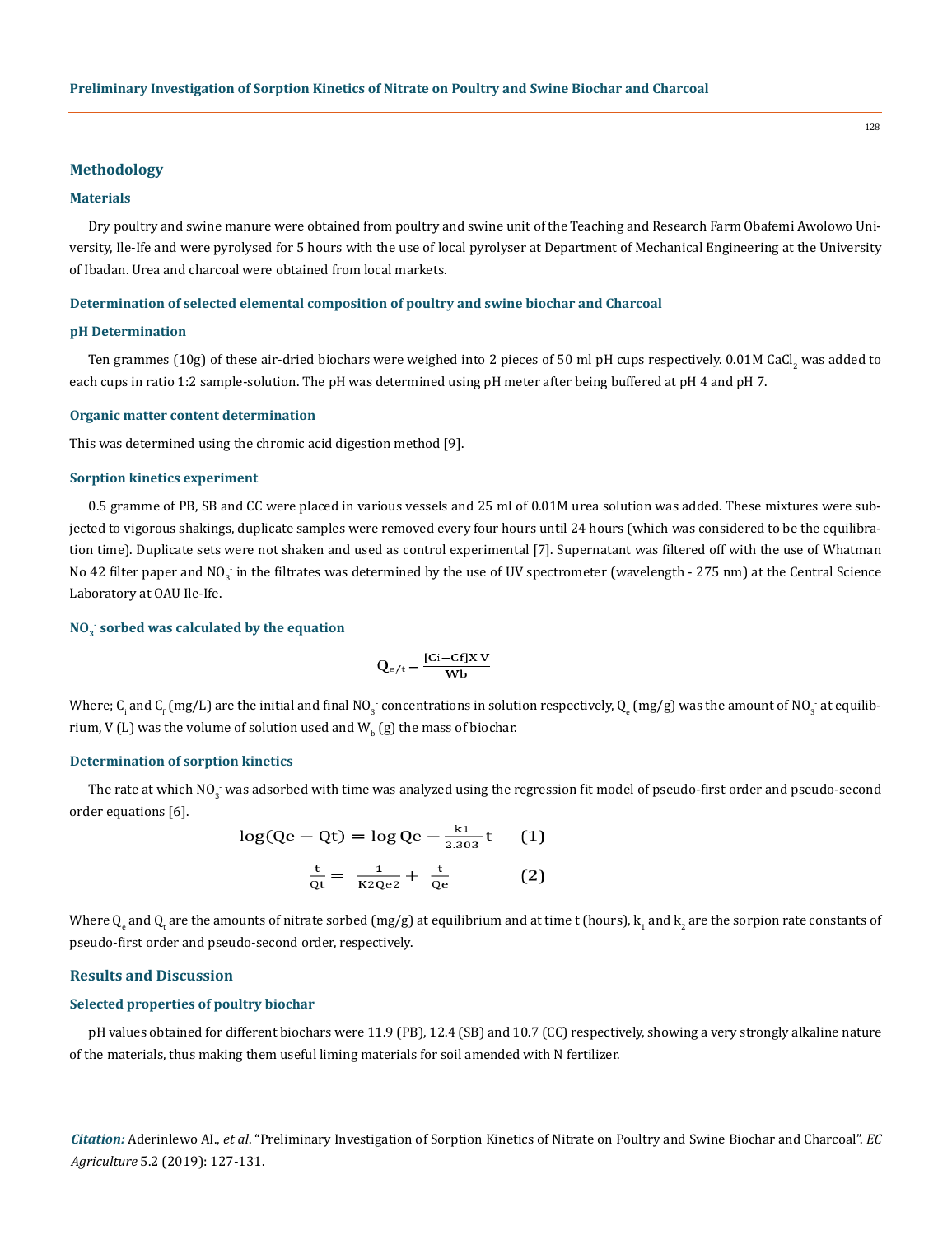Organic matter content of PB (7.72%) and SB (6.74%) were higher than CC (2.03%). It is an indication that biochar will improve soil organic matter, thereby improving the C.E.C. Biochar obtained from animal manure proves a better soil amendment compared to Charcoal obtained from plant sources.

| <b>Ppt</b>                     | <b>Values</b> |           |       |
|--------------------------------|---------------|-----------|-------|
|                                | <b>PR</b>     | <b>SB</b> | CC.   |
| pH (0.01 M CaCl <sub>2</sub> ) | 11.9          | 12.4      | 10.7  |
| Organic matter (%)             | 7.722         | 6.74      | 2.026 |

*Table 1: Selected chemical properties of poultry biochar. PB: Poultry Biochar; SB: Swine Biochar; CC: Charcoal.*



*Figure 1: Plots for the pseudo-first order kinetic model.*



*Citation:* Aderinlewo AI., *et al*. "Preliminary Investigation of Sorption Kinetics of Nitrate on Poultry and Swine Biochar and Charcoal". *EC Agriculture* 5.2 (2019): 127-131.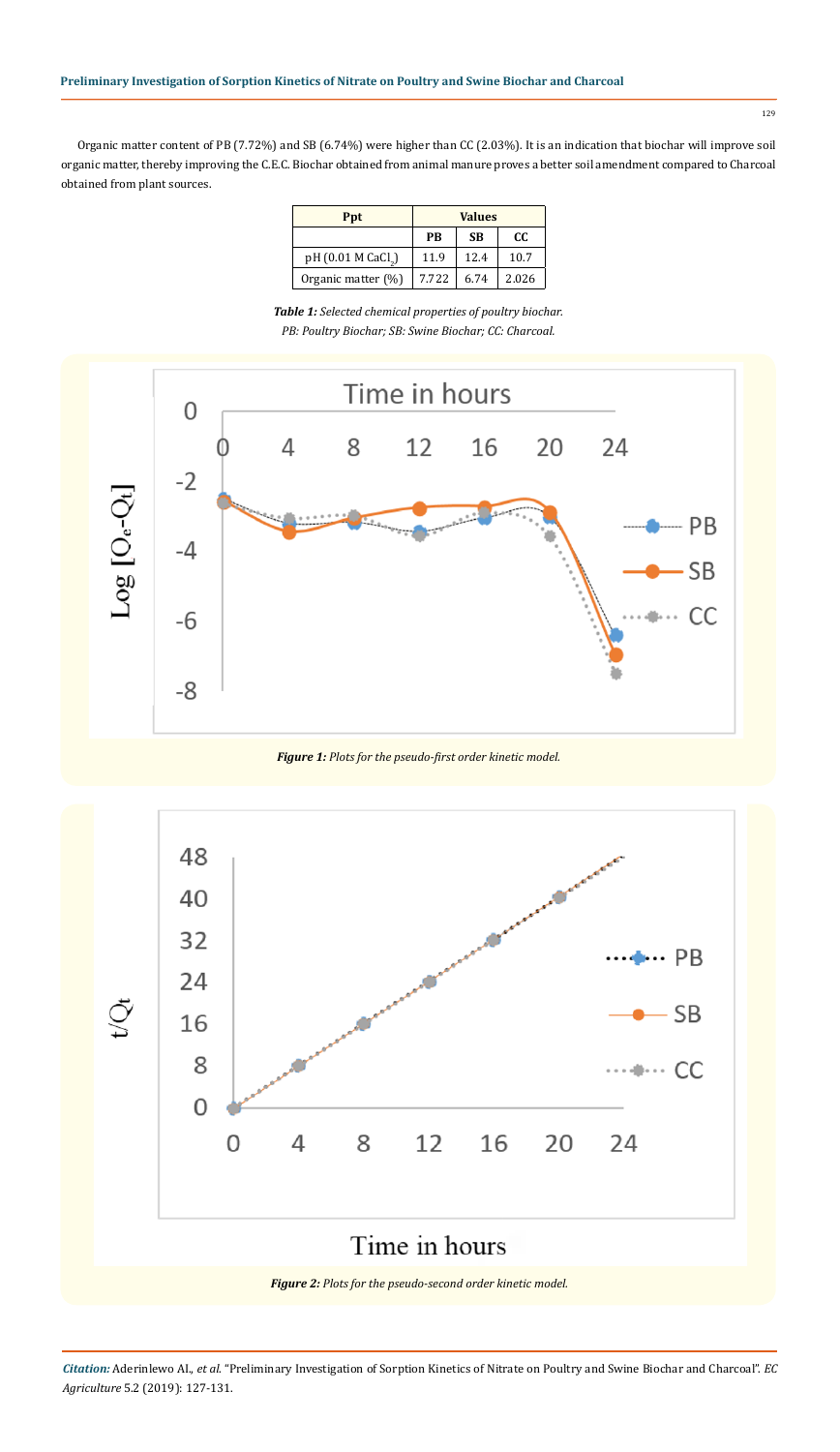#### **Kinetic models used to monitor the rate of reaction**

The  $\mathsf{Q}_{\mathrm{e}}$  (amount of NO $_3$  sorbed) observed with time was subjected to both pseudo-first order and pseudo-second order equations. The graph generated were presented in figures 1 and 2 respectively.

The values determined from the pseudo-first order equation were different from those obtained experimentally in such a way that the  $Q_{\rm e}$  obtained were far smaller with values: 4.65E-03 (PB), 6.03E-03 (SB), 8.38E-03 (CC) compared to the  $Q_{\rm e}$  determined experimentally after 24 hours which were 0.4947 (PB), 0.4946 (SB) and 0.4979 (CC) respectively.  $K_1$  obtained was 0.2315 h<sup>-1</sup> (PB), 0.2407 h<sup>-1</sup> (SB) and  $0.3178$  h<sup>-1</sup> (CC) respectively. The regression coefficients obtained from the graph were  $0.4471$  (PB),  $0.3359$  (SB) and  $0.5037$  (CC) respectively.

However, values determined from pseudo-second order equation were in close uniformity with those obtained experimentally.  $Q$ obtained from the equation were 0.4951 mmol/g (PB), 0.4953 mmol/g (SB) and 0.4975 mmol/g (CC) respectively and the rates of adsorption (K<sub>2</sub>) were 497.47, 221.52 and 396.108 mmol of NO<sub>3</sub> per gram of poultry biochar, swine biochar and charcoal respectively per hour. The regression coefficients obtained from the graph was 1.000 for all biochars used. The data obtained agreed with pseudo-second order kinetic model because of the closeness of values obtained from the equation compared to experimental values and because the regression coefficient obtained was > 0.95 [10]. This shows a chemisorption mechanism confirming the presence of multiple adsorption sites on biochar [11-14].

## **Conclusion**

The result of this experiment revealed the presence of multiple adsorption sites on various biochar materials used, thus confirming their potential as good adsorbents - hence reducing NO $_3$  loss from the soil and enhancing N use efficiency of urea.

## **Bibliography**

- 1. Vicente T., *et al*. "Role of Nitrogen and Nutrients in Crop Nutrition". *[Journal of Agricultural Science and Technology B](https://www.researchgate.net/publication/283730997_Role_of_Nitrogen_and_Nutrients_in_Crop_Nutrition)* 4 (2014): 29-37.
- 2. Shah JL., *et al*[. "Role of Nitrogen for plant growth and development: A Review".](https://www.researchgate.net/publication/309704090_Role_of_Nitrogen_for_Plant_Growth_and_Development_A_review) *Advances in Environmental Biology* 10.9 (2016): 209- [218.](https://www.researchgate.net/publication/309704090_Role_of_Nitrogen_for_Plant_Growth_and_Development_A_review)
- 3. Zia MS., *et al*[. "Nitrogen Dynamics under Aerobic and Anaerobic Soil Conditions".](http://www.fspublishers.org/published_papers/40689_..pdf) *International Journal of Agriculture and Biology* 3.4 [\(2001\): 458-460.](http://www.fspublishers.org/published_papers/40689_..pdf)
- 4. Salami BT., *et al*[. "Delineation of management zones by classification of soil physico-chemical properties in the Northern Savanna of](http://www.academicjournals.org/app/webroot/article/article1380979861_Titilope%20et%20al.pdf)  Nigeria". *[African Journal of Agricultural Research](http://www.academicjournals.org/app/webroot/article/article1380979861_Titilope%20et%20al.pdf)* 6.6 (2011): 1572-1579.
- 5. Saweda LO., *et al*[. "An Assessment of Fertilizer Quality Regulation in Nigeria". Nigeria Strategy support program \(NSSP\) Report 09](http://nssp.ifpri.info/files/2010/11/nssp-report-9_final.pdf)  [\(2010\).](http://nssp.ifpri.info/files/2010/11/nssp-report-9_final.pdf)
- 6. Zheng W., *et al*[. "Using Biochar as a Soil Amendment for Sustainable Agriculture". Sustainable Agriculture Grant Program Illinois De](http://citeseerx.ist.psu.edu/viewdoc/download?doi=10.1.1.864.9944&rep=rep1&type=pdf)[partment of Agriculture \(2010\).](http://citeseerx.ist.psu.edu/viewdoc/download?doi=10.1.1.864.9944&rep=rep1&type=pdf)
- 7. Yao Y., *et al*[. "Effect of biochar amendment on sorption and leaching of nitrate, ammonium and phosphate in a sandy soil".](https://www.ncbi.nlm.nih.gov/pubmed/22763330) *Chemosphere* [89.11 \(2012\): 1467-1471.](https://www.ncbi.nlm.nih.gov/pubmed/22763330)
- 8. Angela L., *et al*[. "Effect of biochar amendment on nitrate retention in a silty clay loam soil".](https://www.agronomy.it/index.php/agro/article/view/780) *Italian Journal of Agronomy* 11.4 (2016): [780.](https://www.agronomy.it/index.php/agro/article/view/780)